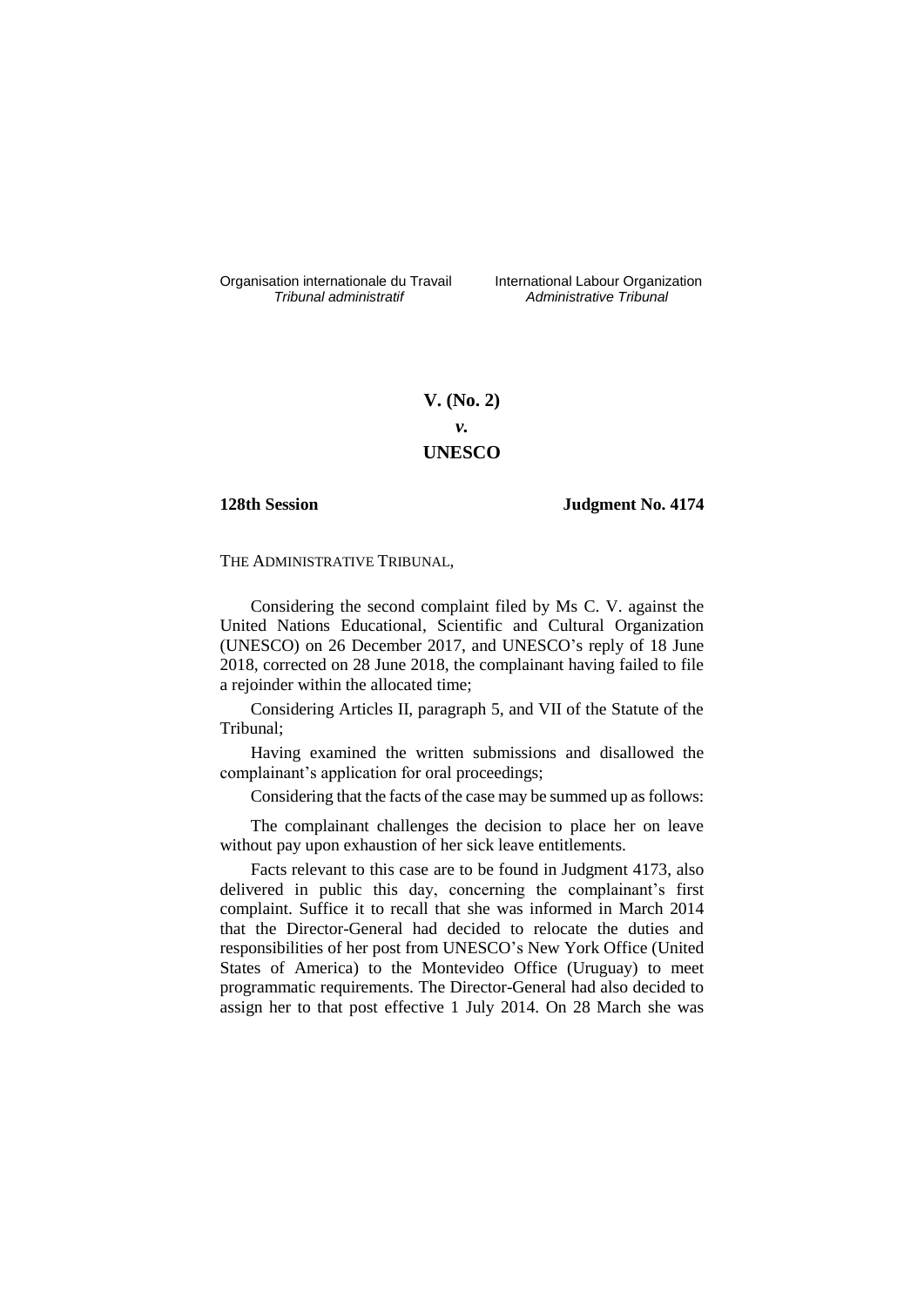informed of the change of her employment conditions, and that her contract was extended for 24 months from her date of transfer.

In May 2014 the complainant wrote to the Director-General requesting her to waive the decision to assign her to Montevideo on the grounds that she and her husband were suffering from a serious illness for which they were undergoing medical treatment in the United States, and that on 17 July 2014 she would be within three years of retirement. The Chief Medical Officer (CMO), to whom the matter had been referred, concluded on the basis of available information that the complainant's assignment to Montevideo was possible although not ideal. On the basis of that conclusion the Director-General confirmed, on 24 June 2014, the decision to assign her to Montevideo. A few days later, the complainant took sick leave for another illness. An exchange of communications ensued between the Administration, the complainant and the CMO, which resulted in postponing the date of her assignment to Montevideo.

In September 2014 the complainant was informed that, on the basis of the new assessment made by the CMO, the Director-General had decided to maintain her assignment to Montevideo. However, she was authorised to stay in New York while on sick leave and for medical reasons for a period of up to one year starting from 1 September 2014. The arrangement did not constitute a rescission or deferment of her assignment. As from 1 September 2014, she was administratively attached to the Montevideo Office.

On 28 April 2015 the complainant was informed that the Director-General, while maintaining the decision to assign her to Montevideo, had decided to authorize her to stay in New York while on sick leave and for medical reasons for another six months, that is to say until 31 March 2016. At the end of December 2015 the complainant's treating physician informed the CMO that she was fit to work provided she stayed in New York.

On 11 February 2016 the complainant was informed that, based on the latest medical information received from her treating physician, the CMO had concluded that she would not be able to report for work at the Montevideo Office within the next six to twelve months. Under these circumstances the Director-General had decided to place her on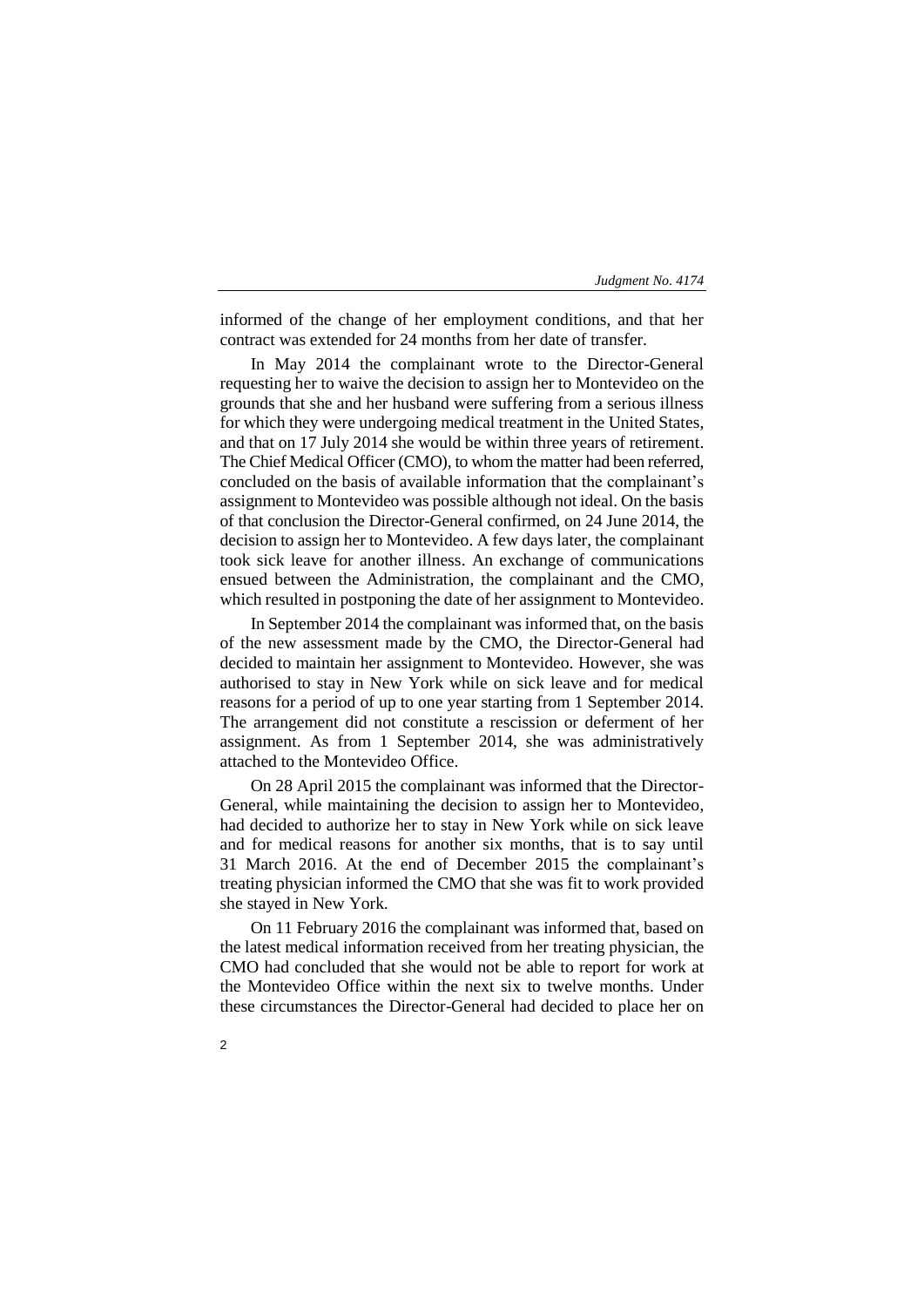leave without pay from the date she exhausted her sick leave entitlements. In the meantime, necessary steps would be taken to initiate her termination for reasons of health.

On 10 April 2016 the complainant submitted a protest to the Director of the Bureau of Human Resources Management (HRM) requesting the rescission of the decision of 11 February. Her request having been rejected, she filed an appeal with the Appeals Board in July challenging the decision of 11 February 2016. She alleged that she was arbitrarily placed on sick leave and sought the "rescission of the Director-General's decision to place her on sick leave". By a Notification of Personnel Action bearing the effective date of 7 February 2017 she was informed that, pursuant to the exhaustion of her sick leave entitlements, she was placed on special leave without pay as of that day.

In its report of 28 July 2017 the Appeals Board noted that the complainant did not inform the CMO nor the Administration in a timely manner as to her sick leave situation after June 2015, when her treating physician found that she was fit to carry out her duties in New York. The Appeals Board concluded that she was fit and willing to resume work, albeit in New York, and noted that she would soon reach statutory retirement age. It recommended that she be separated under the terms of her letter of appointment, without prejudice to her pensionable remuneration and her other acquired rights and entitlements. The complainant was notified of the Appeals Board's report on 29 September after she had retired in July. On 15 December she wrote to the Director-General enquiring about her final decision. Having received no final decision on her appeal, she filed a complaint with the Tribunal on 26 December 2017 against the implied rejection of her claims.

The complainant asks the Tribunal to rescind the decision of 11 February 2016 to place her on special leave without pay from the date she exhausted her sick leave entitlements. She claims compensation for the loss of income and for her "loss of pension". She asks the Tribunal to order UNESCO to pay the "missed contribution" to her pension. She also claims 9,275.39 dollars as reimbursement of the contributions she paid with respect to her health insurance, moral damages and costs.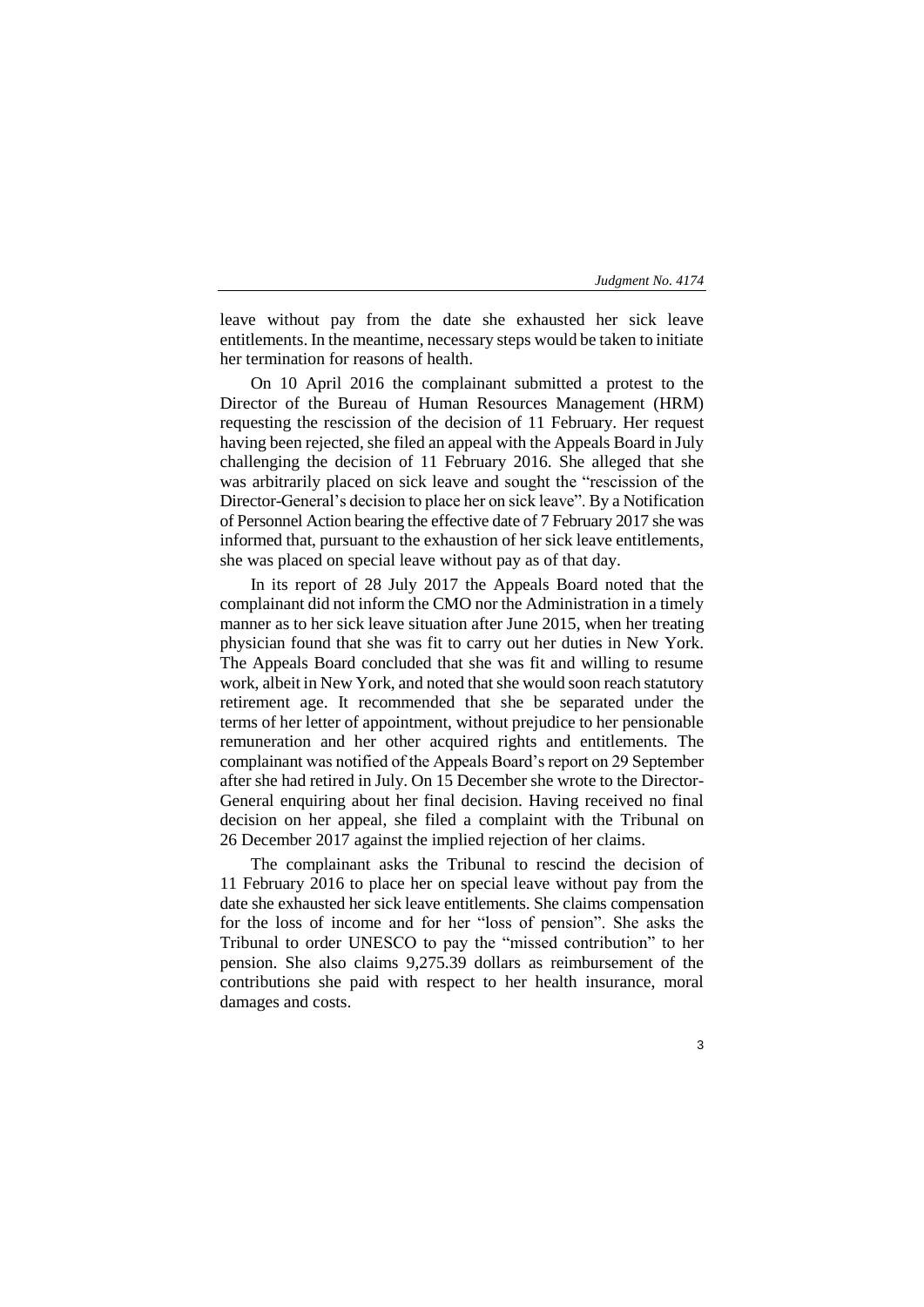UNESCO asks the Tribunal to dismiss the complaint as irreceivable for failure to exhaust internal means of redress or for absence of a final decision. In the alternative, it asks the Tribunal to dismiss the complaint as devoid of merit.

## CONSIDERATIONS

1. The complainant impugns what she considers to be the implied rejection of her internal appeal against a decision communicated to her on 11 February 2016. In the letter of that date, the Director of HRM advised the complainant that, having regard to the CMO's conclusion that she would not be able to report for work at the Montevideo Office within six to twelve months and that she was authorised to stay in New York for medical reasons until 31 March 2016, the Director-General had decided to place her on special leave without pay from the date she exhausted her sick leave entitlements. However, this decision would not have a bearing on her entitlement to half-pay benefits pursuant to the Medical Benefits Fund Rules. The letter also informed the complainant that steps were being taken to initiate the termination of her appointment for health reasons. It is convenient to note that by a Notification of Personnel Action of 7 February 2017 the complainant was informed that, pursuant to the exhaustion of her sick leave entitlements, she was placed on special leave as of that day. As an aside the complainant's challenge against this decision was pending before the Appeals Board at the time the reply in the present proceeding was filed.

2. UNESCO submits that the complaint is irreceivable on several grounds, one of which is decisive and will be addressed at the outset. It concerns the fact that the complainant did not exhaust internal remedies, as Article VII, paragraph 1, of the Tribunal's Statute requires, before filing her complaint.

3. UNESCO points out, correctly, that the complainant filed her complaint before having received the Director-General's final decision on her appeal. The complainant relies on Article VII, paragraph 3, of the Tribunal's Statute, which relevantly provides that "[w]here the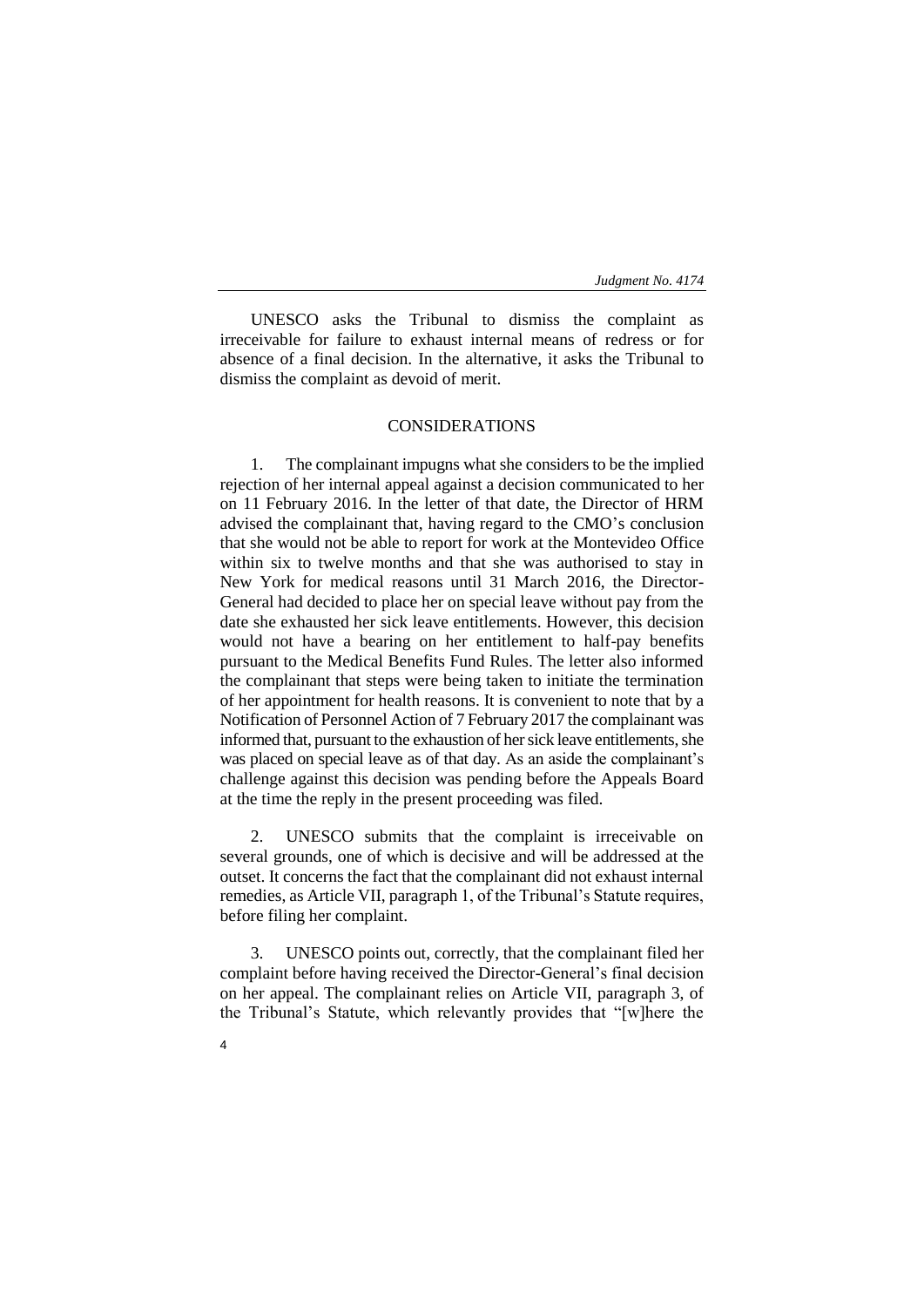5

Administration fails to take a decision upon any claim of an official within sixty days from the notification of the claim to it, the person concerned may have recourse to the Tribunal and her or his complaint shall be receivable in the same manner as a complaint against a final decision". She indicates on the complaint form that UNESCO failed to take an express decision within that sixty-day period on a claim that she notified to it on 28 July 2017. This appears to be a reference to the date of the Appeals Board's report on her internal appeal against the Director-General's decision of 11 February 2016.

4. The complainant's reliance on Article VII, paragraph 3, is misplaced. As the Tribunal recalled in Judgment 3975, consideration 5, it is clearly established in the case law that where the Administration takes any action to deal with a claim, this step in itself constitutes a "decision upon [the] claim" within the meaning of Article VII, paragraph 3, of the Statute, which forestalls an implied rejection that could be referred to the Tribunal. In the present case, the complainant's 10 April 2016 protest against the decision of 11 February 2016 was examined and rejected. Accordingly her complaint cannot be considered receivable under Article VII, paragraph 3, of the Statute. Moreover, although the Director-General's final decision on that appeal was not taken until 26 March 2018, there is nothing in the complainant's submissions that would lead the Tribunal to conclude that the delay in taking that decision, which UNESCO acknowledges, had the effect of paralysing the exercise of her right of appeal (see Judgment 2367, consideration 11).

5. In these circumstances, there is no basis on which the Tribunal can consider that the complainant has satisfied the requirements of Article VII, paragraph 1, of its Statute. Her complaint is irreceivable and must therefore be dismissed in its entirety.

# DECISION

For the above reasons,

The complaint is dismissed.